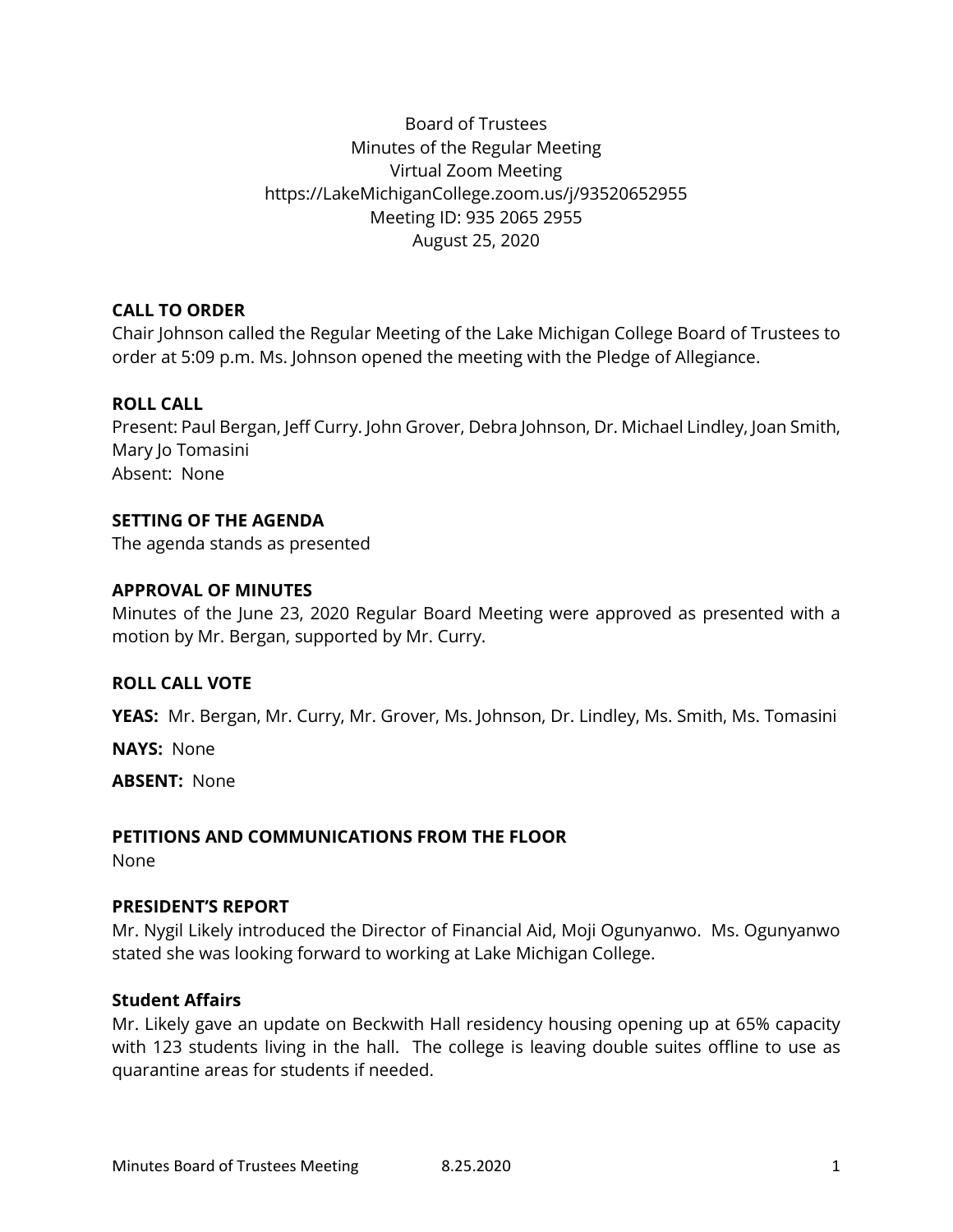He also stated that there will be a staggered move-in plan over the course of three days. There will be safety protocols in place and as part of the return plan, the college is requiring all residents to show proof of having a COVID test prior to moving into the residence hall. The college has partnered with Spectrum Lakeland Health to provide three days of drive through testing to administer test.

Mr. Likely stated that the college is also asking students to refrain from having visitors, in an effort to control access and limit who is coming into the facility. Students are being asked to practice social distancing and to wear a mask at all times while out and about on campus. Mr. Likely stated that the college has worked with the local health department to create the best safety plan to reopen Beckwith Hall.

# **Academic Affairs**

Dr. Leslie Kellogg gave an update on the Truck Driver Training Program beginning with a soft launch on September 8. She also shared information on syllabus information which will include COVID language for students.

**OLD BUSINESS None**

**NEW BUSINESS**

# **BOARD OF TRUSTEES 2021 MEETING CALENDAR**

The Lake Michigan College Board of Trustees set their 2021 calendar at tonight's meeting.

# **BOARD OF TRUSTEES 2021 MEETING CALENDAR**

All regular meetings begin at 5:00 p.m. and will be held in the Board Room at the Todd Center unless noted otherwise. Board workshop begins at 3 p.m.

# **Board Meeting Date**

January 4, 2021 – Organizational Meeting

January 26, 2021

# February 23, 2021 Planning Workshop Only

March 23, 2021

April 27, 2021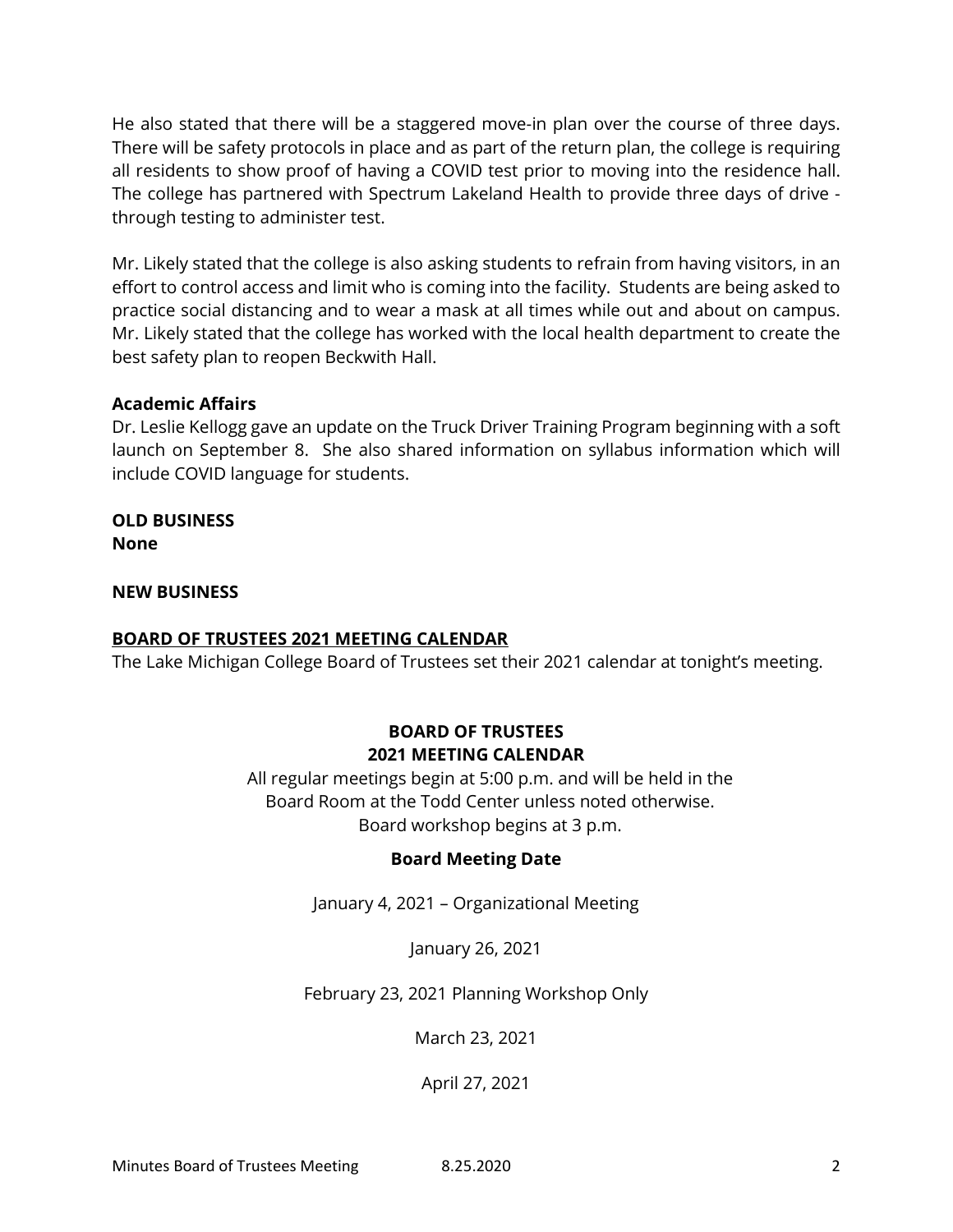May 25, 2021 *(Niles Campus)*

June 22, 2021

*No Meeting in July*

August 24, 2021

September 28, 2021

October 26, 2021 *(South Haven)*

*No Meeting in November*

December 7, 2021

**MOTION** by Dr. Lindley with support by Mr. Grover to approve the 2021 Board of Trustees Meeting Calendar as presented.

## **ROLL CALL VOTE**

**YEAS:** Mr. Bergan, Mr. Curry, Mr. Grover, Ms. Johnson, Dr. Lindley, Ms. Smith, Ms. Tomasini

**NAYS:** None

**ABSENT:** None

#### **APPROVED**

#### **POLICY REVISIONS**

As part of ongoing efforts to review college polices in support of continuous quality improvement efforts, the following policy revisions are being presented to the Board of Trustees for review and/or approval.

#### **First Read**

- 1. Raffles UPDATE
- 2. IT Service Levels Agreement-NEW
- 3. Education Related Business Activities DELETE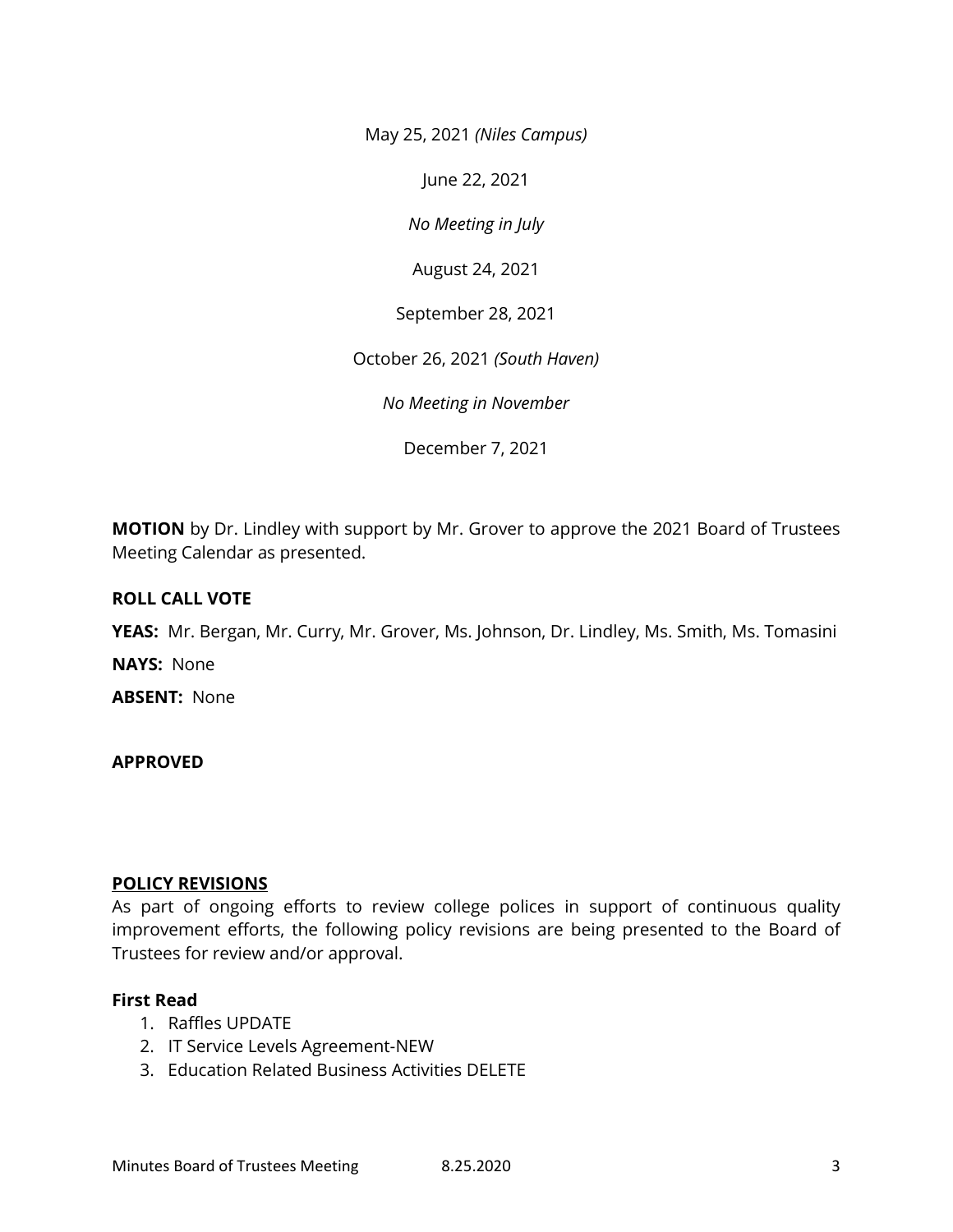**MOTION** by Dr. Lindley with support by Mr. Curry to approve the policy revisions presented as a 1st Read to the Board of Trustees

## **ROLL CALL VOTE**

**YEAS:** Mr. Bergan, Mr. Curry, Mr. Grover, Ms. Johnson, Dr. Lindley, Ms. Smith, Ms. Tomasini **NAYS:** None **ABSENT:** None

## **APPROVED**

#### **RAFFLES**

| Office of Origin:      | Finance                        |
|------------------------|--------------------------------|
| Responsibility:        | <b>Chief Financial Officer</b> |
| Original Date Adopted: | 08-26-2015                     |
| Dates Reviewed:        | 8-25-2020                      |
| Last Date Approved:    | 8-25-2020                      |
|                        |                                |

A raffle is a game of chance where raffle tickets are sold, a winner(s) is determined by randomly drawing a ticket stub from a container, and a prize is awarded. Most raffles require a license.

Lake Michigan College (the College) requires any part of the College that holds a raffle comply fully with the Acts, Rules, and Directives of the Michigan Gaming Control Board (MCGD.) This information can be found on the [MCGD website](https://www.michigan.gov/cg/0,9673,7-403-95973---,00.html)

Each raffle requires designation of a Principal Officer, whose duties include responsibility for ensuring that the raffle is conducted in accordance with the act, rules, and directives of the MCGD.

It is the responsibility of the sponsoring unit's designated Principal Officer for ensuring compliance.

**References**: Michigan Charitable Gaming Division website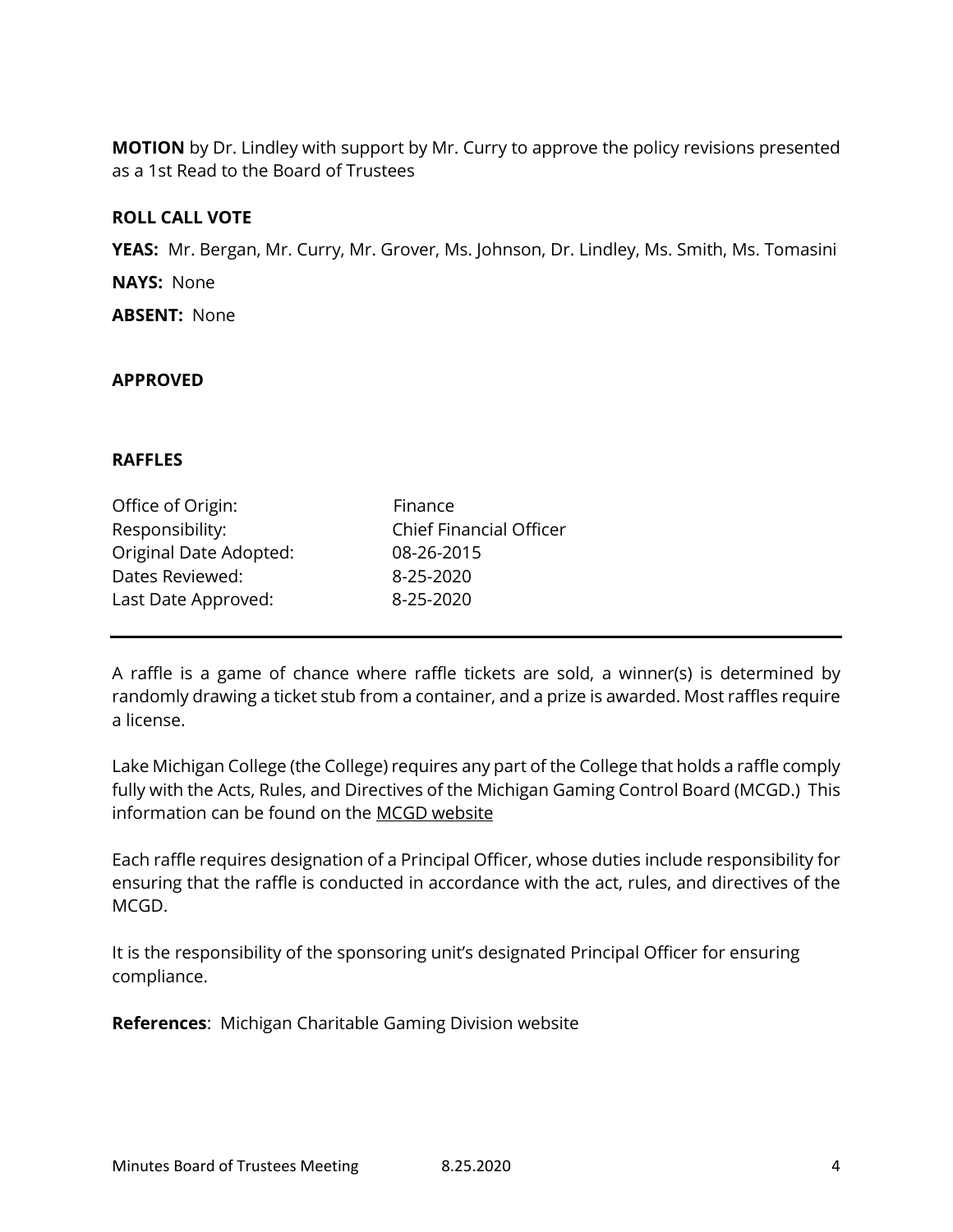# **IT SERVICE LEVELS AGREEMENT**

| Office of Origin:      | Information Technologies |  |
|------------------------|--------------------------|--|
| Responsibility:        | Manager, IT Services     |  |
| Original Date Adopted: | 8-25-2020                |  |
| Dates Reviewed:        | 8-25-2020                |  |
| Last Date Approved:    | 8-25-2020                |  |
|                        |                          |  |

To set expectations between Lake Michigan College (College) technology users and the Information Technology (IT) department, **Service Level Agreements (SLAs)** have been established, as outlined in the related procedure.

In addition to defining responsibilities of IT in serving users and of users seeking support, SLAs establish response expectations and provide transparency and accountability when SLA metrics are reviewed.

This policy establishes a mutual agreement between IT as the service provider and the users on IT / user responsibilities (below) and on hours of operations, and expected response times (in the procedure.)

## **IT Responsibilities**

- Respond to service tickets within the timelines established by the SLAs
- Provide clear and timely updates to users in open service tickets
- Be fair, consistent, and transparent in prioritizing issues

# **User Responsibilities**

- Use the Jira Ticketing System to report an issue or request assistance
- Provide all available information in the lira ticket, such error message received, steps taken, expected results versus actual results
- Involve IT as early as possible when considering new or changed software or hardware and when a new software release is coming
- Provide IT with technical vendor contact information

**References:** IT Service Level Agreement Procedure